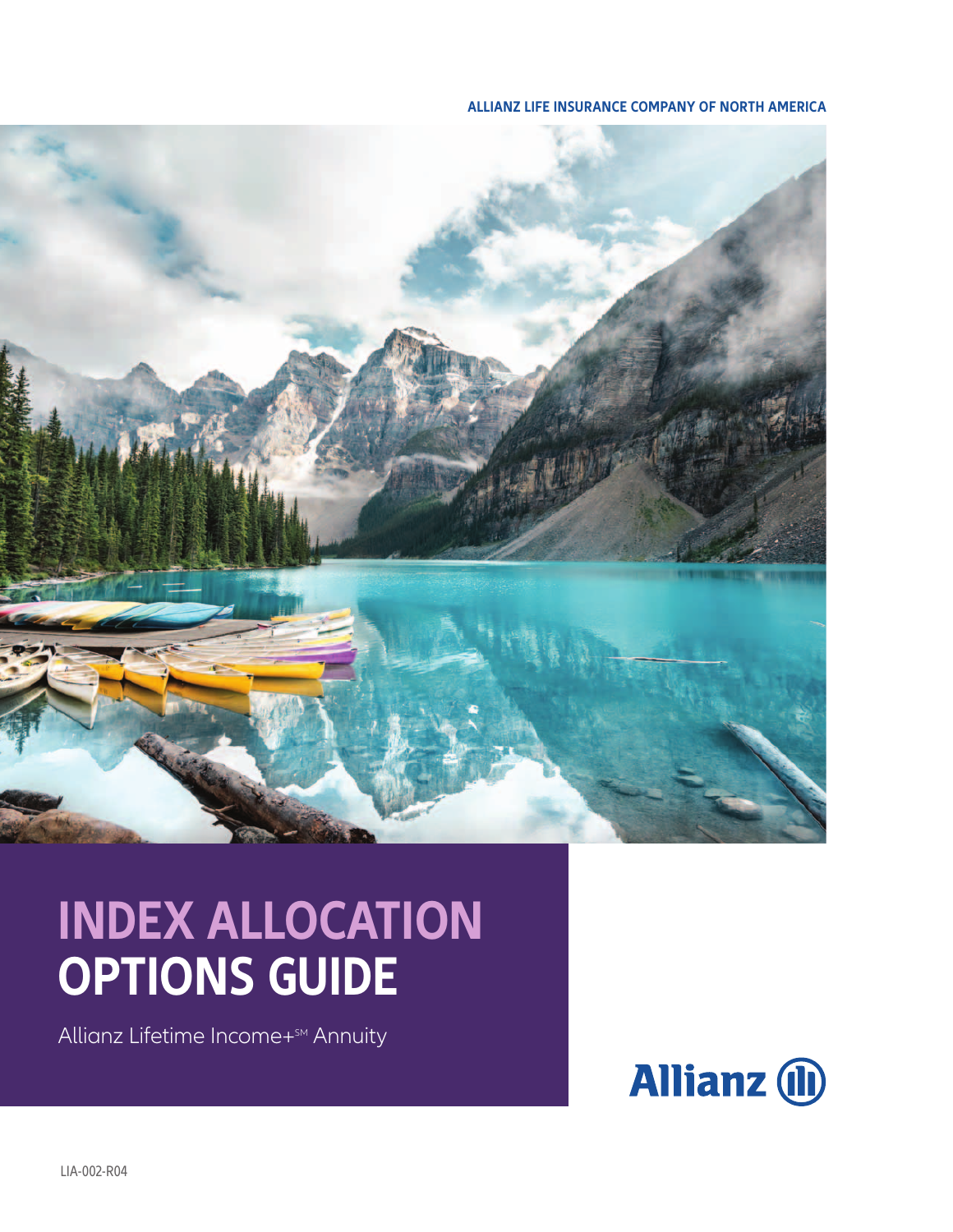### **Allianz Lifetime Income+SM Annuity**

# **PROTECTION FROM MARKET LOSS WITH GROWTH POTENTIAL.**

Fixed index annuities (FIAs) offer the potential to earn tax-deferred interest, guarantees of principal and credited interest from market downturns, and a guaranteed income stream for life. Another key advantage of an FIA is the opportunity to accumulate interest based on changes in an external market index.

FIAs do not directly participate in any stock, equity, or bond investments – so you're not exposed to market risk. Instead, you can earn interest that's based on changes in a market index (such as the S&P 500® Index).

You allocate your annuity's value to one or more indexes. We then use a crediting method to track the performance of your index(es). At the end of each crediting period, we calculate any indexed interest you're due.



**If the result is positive,** you will automatically receive indexed interest, based on the crediting method. That interest is locked in and cannot be lost in the future due to any index decline.



**If the result is negative,** nothing happens – but in this case, that's good news. Although you won't receive any interest, your annuity's value won't decline due to a loss.

**A fixed interest allocation is also available** using a rate we establish at the beginning of each contract anniversary. Interest is credited daily. And again, your interest can never be lost due to market drops.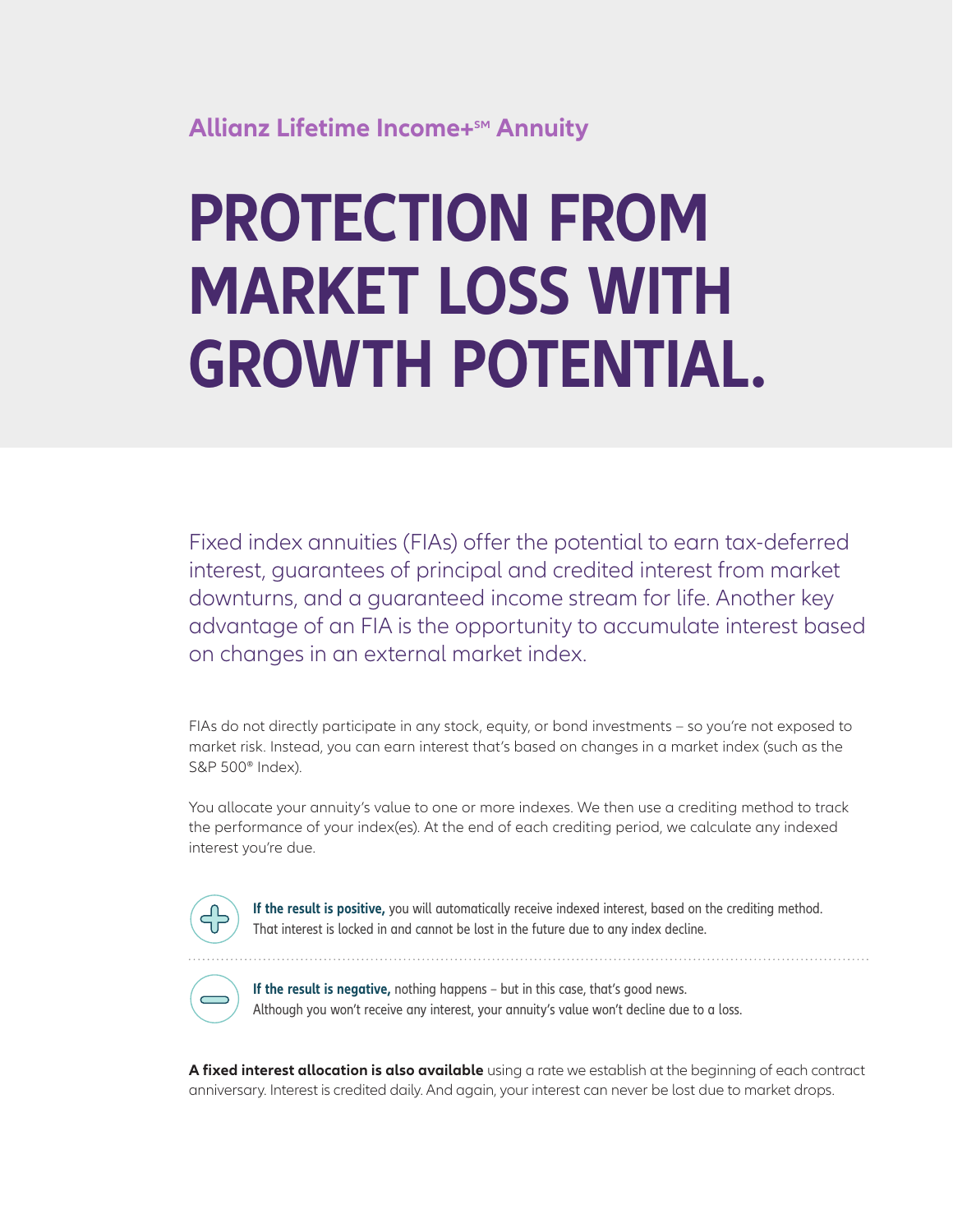

### **The benefits of automatic annual reset**

Annual reset is a common FIA feature that automatically resets your annuity's index values at the end of each contract anniversary (or crediting period). That means this year's ending value becomes next year's starting value – locking in any interest your contract earned during the crediting period and ensuring you do not need to make up losses in the index before you see additional credits in the future.

### **This chart shows how annual reset works**



The index drops, but your contract value holds steady.

**B** Following a year of negative index performance, the market heads up. The index does not have to make up previous losses before your annuity can earn additional interest. Your accumulation value can increase in any year in which a positive index change takes place, thanks to annual reset.

This hypothetical example is provided for illustrative purposes only and does not reflect any market value adjustments (MVAs) that may be assessed. There may be a loss of principal and interest in any year in which the contract does not earn interest or earns interest in an amount less than the annual product fee.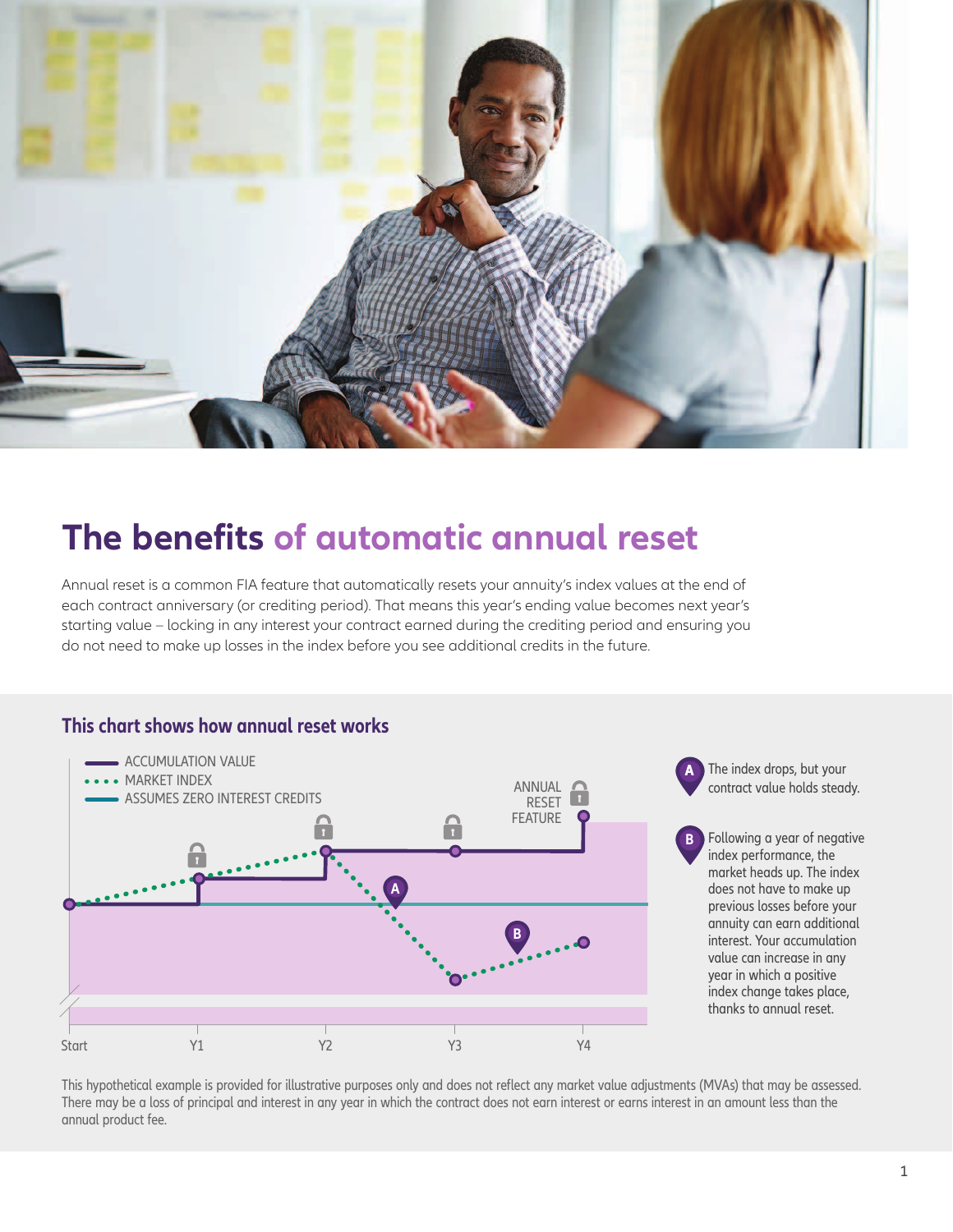### **Index Options**

### There are different indexes available on your FIA.

Because it's an FIA, which gives you the opportunity to earn interest based on changes to a market index, there are different indexes to choose from, which could offer alignment to various markets and/or market sectors. Use the following descriptions, and the guidance of your plan administrator, to choose the indexes that most closely match your financial goals.

#### **S&P 500® Index (For more information, visit www.standardandpoors.com.)**

- A U.S. large-cap index
- Based on the market capitalizations of 500 large companies having common stock listed on the NYSE or NASDAQ
- Considered by many to be the most common benchmark used in measuring the performance of U.S. stock market large-caps, which are companies with a market capitalization value of more than \$10 billion. The S&P 500® Index represents a broad cross-section of common stocks traded on every major U.S. stock exchange. The index is a selection of 500 leading companies from 100 distinct industry groups found in 10 leading American industrial market sectors.

#### **BENCHMARK INDEX OFFERING ALLIANZ EXCLUSIVE BENCHMARK ER INDEX OFFERING**

The Allianz Exclusive Benchmark Excess Return index is designed to manage market volatility with a forward-looking annual adjustment. In addition, this index tracks the price of futures to create the opportunity for a level of stability in renewal rates by addressing the effects of changing short-term interest rates.

#### **Bloomberg US Dynamic Balance II ER Index**

- A U.S. balanced futures index
- The Bloomberg US Dynamic Balance II ER Index is comprised of the Bloomberg Barclays US Aggregate RBI® Series 1 Index and the S&P 500® Index. The Bloomberg Barclays US Aggregate RBI® Series 1 Index is designed to track the Bloomberg Barclays US Aggregate Bond Index.
- Every day, the Bloomberg US Dynamic Balance II ER Index dynamically allocates between the S&P 500® Index and the Bloomberg Barclays US Aggregate RBI® Series 1 Index based on their historical realized volatility (a measure of the magnitude of daily movements, regardless of direction, of an index). If volatility is high in both the equity and the bond component, the index may control volatility by decreasing the index weights so that they add up to less than 100%. This balancing of risk every day helps stabilize index performance over time.

Although an external index may affect the interest credited, the contract does not directly participate in any equity or fixed income investments. Clients are not buying shares in an index fund. These indexes are benchmarks only. Indexes can have different constituents and weighting methodologies. Some indexes have multiple versions that can weight components or may track the impact of dividends differently.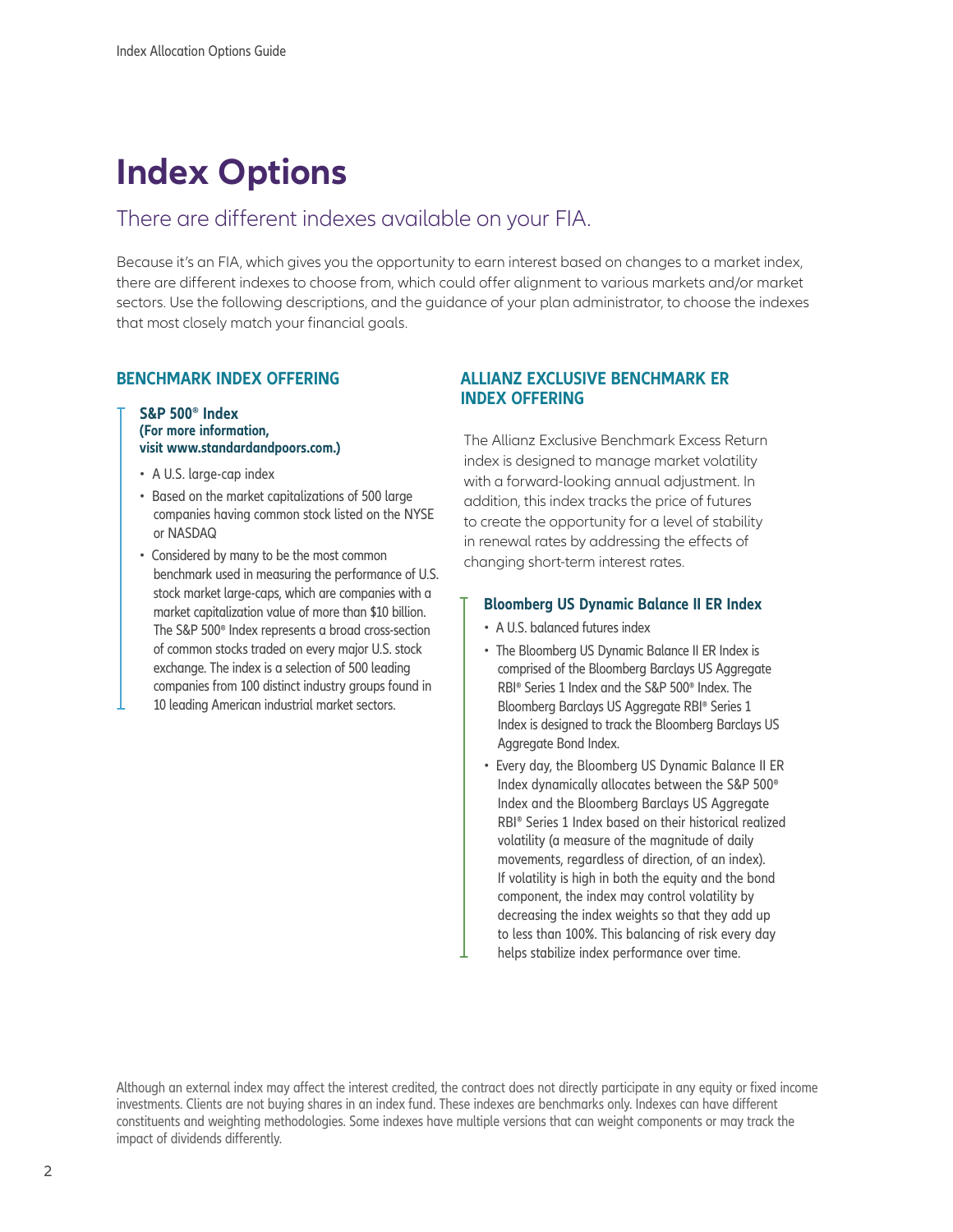### **Crediting methods**

Another factor is the interest crediting method you choose for your FIA.

The crediting method you choose can significantly impact how much indexed interest you receive. That's why you should carefully consider your options, based on your overall financial strategy.

Remember that no single crediting method is best in all situations. In some market conditions, one crediting method may result in more interest than others – or zero interest in a given crediting period. Also, keep in mind that you can choose a combination of crediting methods.

The crediting method defines how changes in the index are measured. The crediting period is the length of time between interest credits for that allocation. The crediting method also has components such as caps and participation rates that may limit the amount of indexed interest you receive. In the following pages, we'll describe two crediting methods and show how they work.

### **Components**

In addition, crediting methods have certain components that can affect how much indexed interest you can receive:

### **CAPS**

A cap is the maximum interest rate the annuity can earn in a given period. If the return of the index you select exceeds the cap, the cap is used to calculate your interest. For example, if the annual cap was 3.00% and the value of the index rose by 7.00%, the cap amount of 3.00% would be credited to your contract. However, if the index change was 1.5%, your contract would be credited 1.5%, since that is lower than our hypothetical cap.

#### **PARTICIPATION RATES**

A participation rate determines what percentage of the index increase will be used to calculate your indexed interest. For example, let's suppose that the index rose by 7%. If the participation rate was 50%, the contract would receive 3.5% in indexed interest. The participation rate for annual point-topoint with a participation rate crediting method is declared at the beginning of the crediting period. The participation rate for the annual point-to-point with a cap and monthly sum crediting methods is 100% for all contract anniversaries.

**Keep in mind that the rates associated with these components are declared at issue and are guaranteed for the length of the crediting period. At the end of each crediting period, they may change for the subsequent crediting period (for example, caps may be raised or lowered). Ask your plan administrator for current and minimum rates.**

**Now let's look at how the annual point-to-point crediting method works.**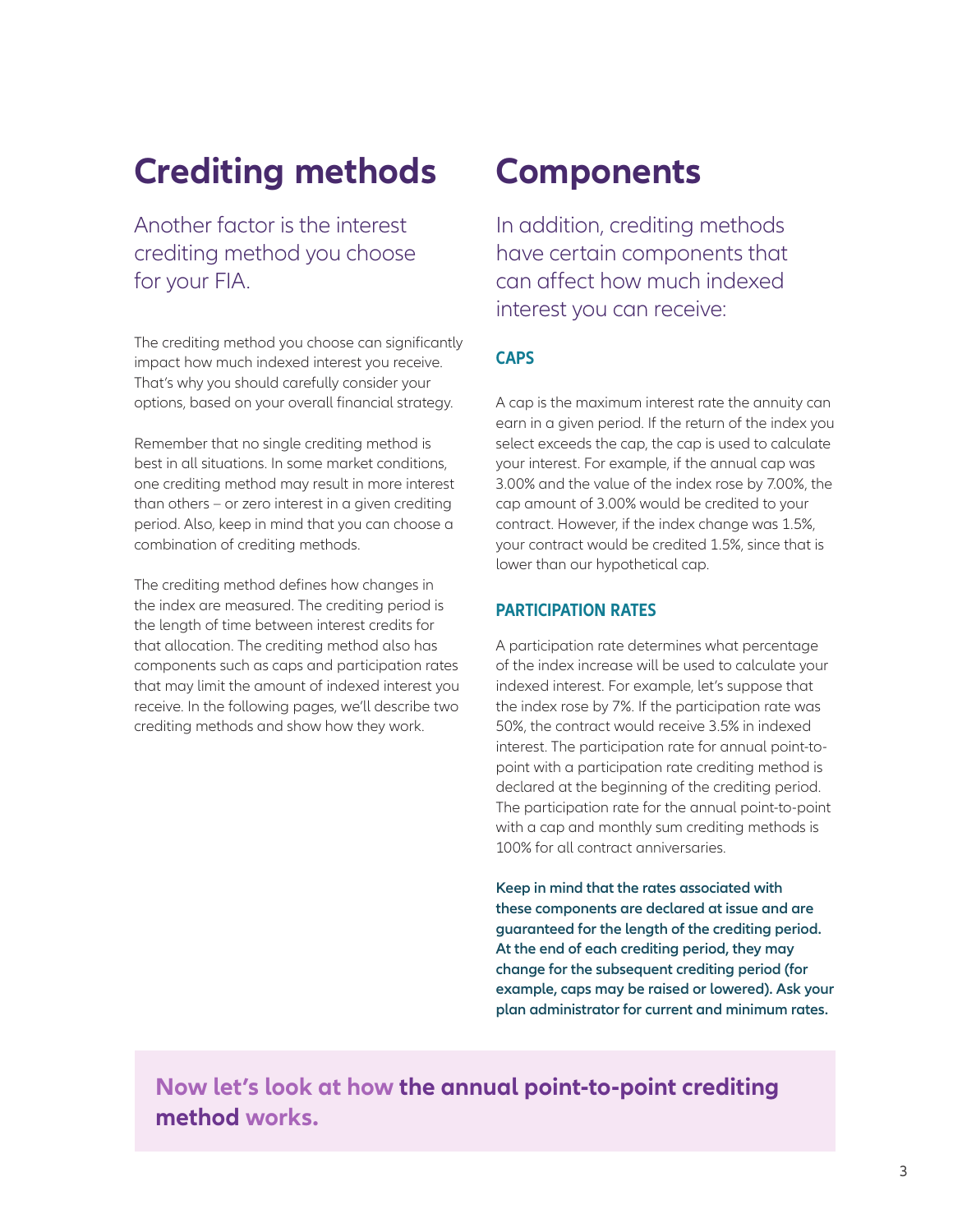### **Annual point-to-point**

Annual point-to-point uses the index value from only two points in time, so it may be a good choice if you want to minimize the effects of midyear market volatility.

#### **HOW IT WORKS:**

- On your applicable contract anniversary, the index value from the beginning of the crediting period is compared to the index value from the end of the crediting period.
- The percentage of change in the index is calculated.
- If the ending index value is higher than the beginning index value, a cap or participation rate is applied to determine the amount of indexed interest you will receive.
- If the value is lower, you won't receive indexed interest.

#### **EXAMPLE:**

In this hypothetical example, the beginning index value (100) is compared to the ending index value (107), resulting in a change of 7%. The actual amount of indexed interest credited could depend on a participation rate or a cap.

If the cap were less than 7.00%, the indexed interest for that year would equal the cap.

If the participation rate were 50%, the indexed interest for this contract year would be 3.5% (50% of 7%).

#### **If the final result is negative, no indexed interest would be credited and your contract value would remain unchanged.**



This hypothetical chart is provided to show how a crediting method affects contract values. It does not predict or project the actual performance of a specific product or its allocation options.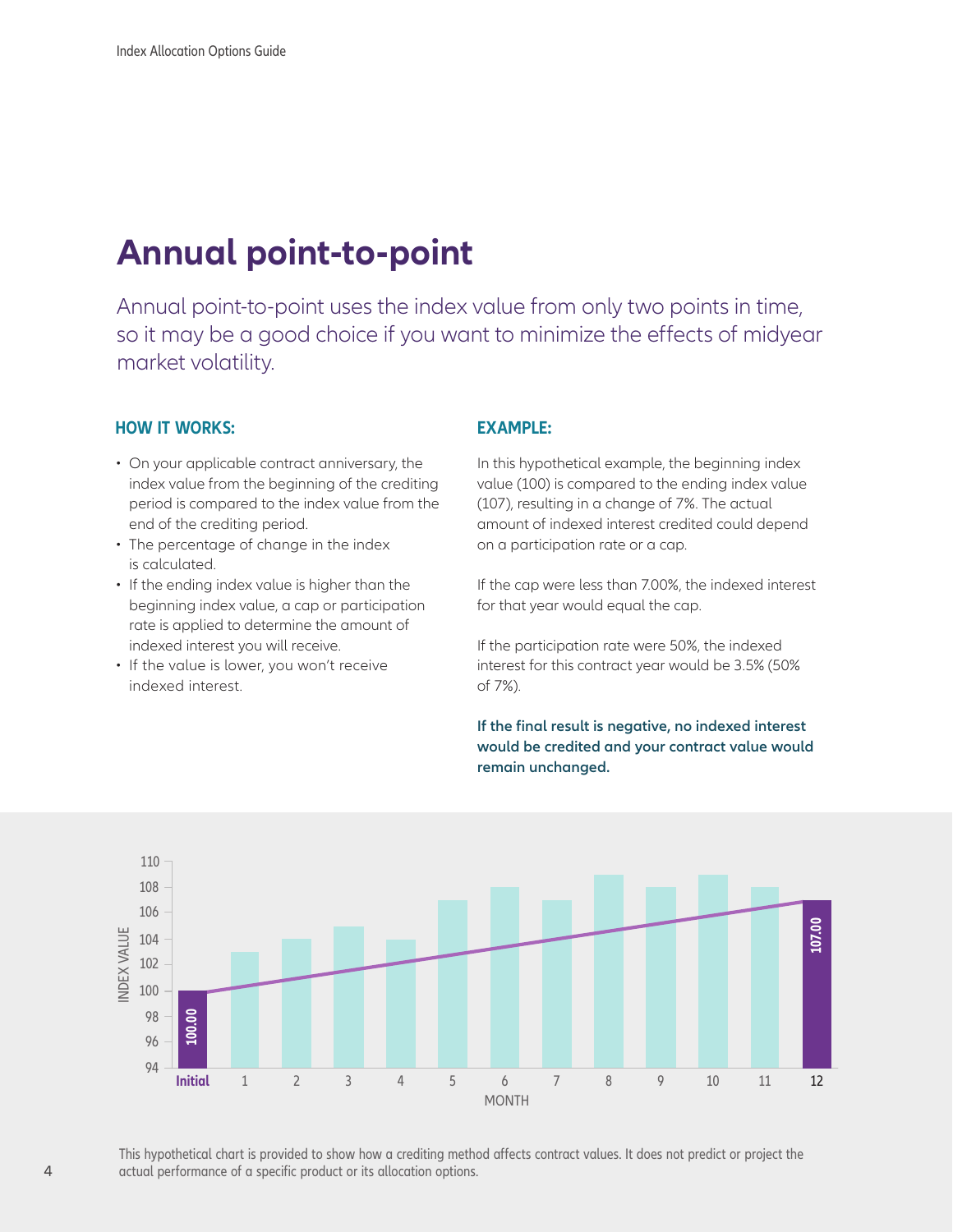### **What are my allocation options?**

Your allocation options are made up of the combination of index and crediting method available on your contract. Allianz annuities offer a variety of allocation options to choose from, giving you flexibility **throughout the life of your contract.**

| Here is a chart showing the range of index<br>allocation options available. |                                                           | <b>Annual point-to-point</b> |                    |
|-----------------------------------------------------------------------------|-----------------------------------------------------------|------------------------------|--------------------|
| Large-cap index                                                             | S&P 500° Index                                            | Cap                          |                    |
| <b>Volatility-controlled futures index</b><br>(stock and bond futures)      | <b>Bloomberg US Dynamic</b><br><b>Balance II ER Index</b> |                              | Participation rate |

**In addition to the indexed interest allocation options**, you can also choose a fixed interest allocation. The fixed interest rate is credited daily. Allianz establishes the rate at the beginning of each contract anniversary.

**Talk to your plan administrator for more information when determining what options are right for you.** 

Fixed index annuities (FIAs) offer many important benefits. Understanding how they work can help you make better-informed decisions.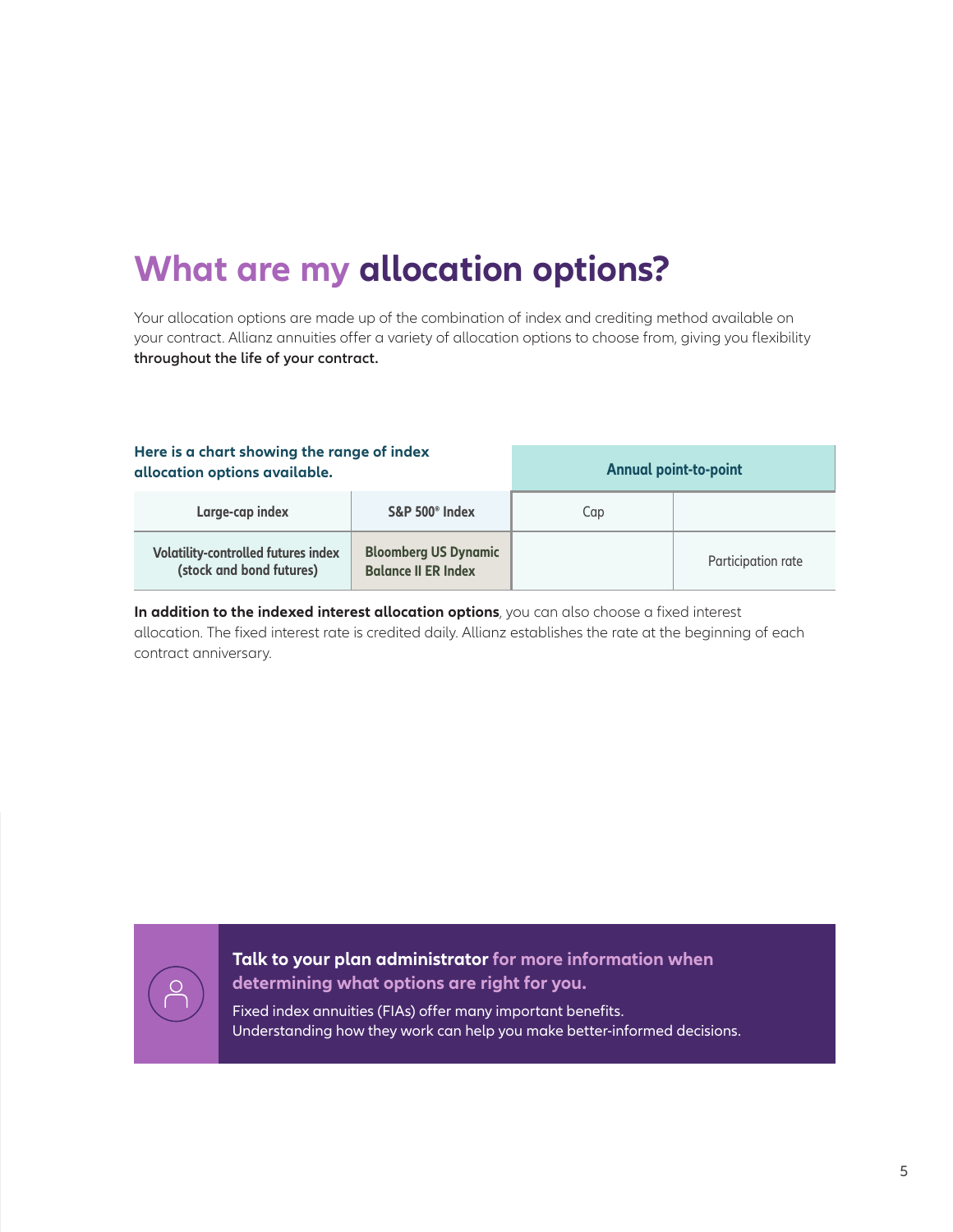The S&P 500® Index is comprised of 500 stocks representing major U.S. industrial sectors. S&P® is a registered trademark of Standard & Poor's Financial Services LLC ("S&P"). This trademark has been licensed for use by S&P Dow Jones Indices LLC and its affiliates. S&P® and S&P 500® are trademarks of S&P. These trademarks have been sublicensed for certain purposes by Allianz Life Insurance Company of North America ("Allianz"). The S&P 500 is a product of S&P Dow Jones Indices LLC and/ or its affiliates and has been licensed for use by Allianz. Allianz products are not sponsored, endorsed, sold, or promoted by S&P Dow Jones Indices LLC, Dow Jones, S&P, or their respective affiliates and neither S&P Dow Jones Indices LLC, Dow Jones, S&P, or their respective affiliates make any representation regarding the advisability of investing in such product.

The Bloomberg US Dynamic Balance II ER Index is comprised of the Bloomberg Barclays US Aggregate Custom RBI Unfunded Index and the Bloomberg US Equity Custom Futures ER Index and shifts weighting daily between them based on realized market volatility. The Bloomberg Barclays US Aggregate Custom RBI Unfunded Index is comprised of a portfolio of derivative instruments that are designed to provide exposure to U.S. investment-grade and Treasury bond markets in excess of a benchmark rate. The Bloomberg US Equity Custom Futures ER Index is designed to provide exposure to large-cap U.S. stocks in excess of a benchmark rate.

The Bloomberg US Dynamic Balance Index II (a "Bloomberg Index") is the property of Bloomberg Index Services Limited and is derived and calculated based on the S&P 500 index under license from S&P Opco, LLC (a subsidiary of S&P Dow Jones Indices LLC) ("S&P Dow Jones Indices").

S&P® is a registered trademark of Standard & Poor's Financial Services LLC and Dow Jones® is a registered trademark of Dow Jones Trademark Holdings LLC. S&P 500® is a registered trademark of Standard & Poor's Financial Services LLC and has been licensed for use to Bloomberg Index Services Limited. Neither S&P Dow Jones Indices, its affiliates nor their third party licensors sponsor or promote the Index and no such party shall have any liable in connection with the Bloomberg Index.

BLOOMBERG® is a trademark and service mark of Bloomberg Finance L.P. and its affiliates (collectively "Bloomberg"). BARCLAYS® is a trademark and service mark of Barclays Bank Plc (collectively with its affiliates, "Barclays"), used under license. Bloomberg or Bloomberg's licensors, including Barclays as it relates to the Bloomberg Barclays Indices, own all proprietary rights in the Bloomberg US Dynamic Balance Index II and the Bloomberg Barclays Indices (collectively the "Indices"). Neither Bloomberg nor Barclays is affiliated with Allianz Life Insurance Company of North America ("Allianz"), and neither approves, endorses, reviews, or recommends the Allianz product. Neither Bloomberg nor Barclays guarantees the timeliness, accurateness or completeness of any data or information relating to the Indices, and neither shall be liable in any way to Allianz, investors in the Allianz product or other third parties in respect of the use or accuracy of the Indices or any data included therein.

• Not FDIC insured • May lose value • No bank or credit union guarantee • Not a deposit • Not insured by any federal government agency or NCUA/NCUSIF